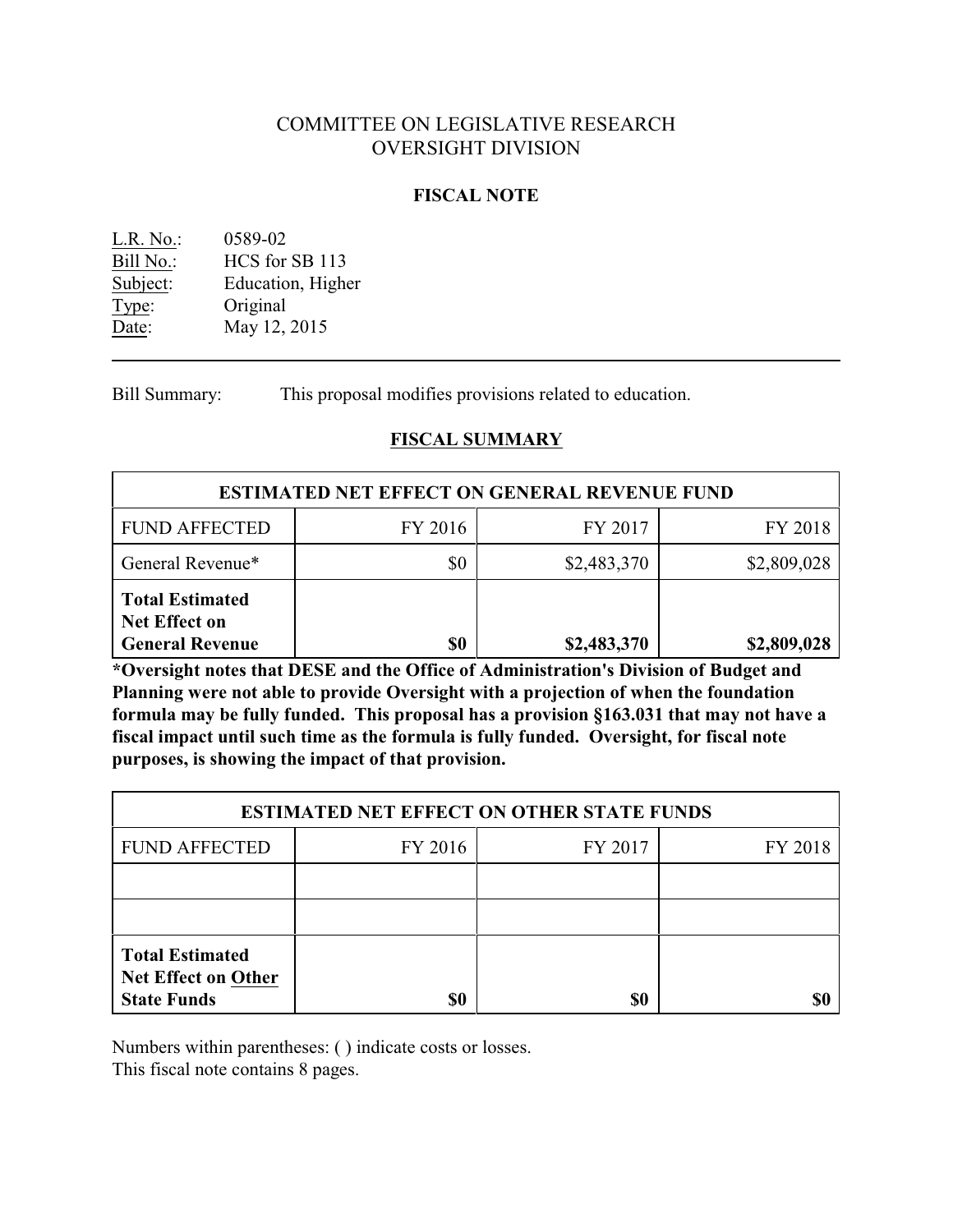L.R. No. 0589-02 Bill No. HCS for SB 113 Page 2 of 8 May 12, 2015

| <b>ESTIMATED NET EFFECT ON FEDERAL FUNDS</b>                        |         |         |         |  |
|---------------------------------------------------------------------|---------|---------|---------|--|
| <b>FUND AFFECTED</b>                                                | FY 2016 | FY 2017 | FY 2018 |  |
|                                                                     |         |         |         |  |
|                                                                     |         |         |         |  |
| <b>Total Estimated</b><br>Net Effect on All<br><b>Federal Funds</b> | \$0     | \$0     |         |  |

| <b>ESTIMATED NET EFFECT ON FULL TIME EQUIVALENT (FTE)</b>    |         |         |         |  |
|--------------------------------------------------------------|---------|---------|---------|--|
| <b>FUND AFFECTED</b>                                         | FY 2016 | FY 2017 | FY 2018 |  |
|                                                              |         |         |         |  |
|                                                              |         |         |         |  |
| <b>Total Estimated</b><br><b>Net Effect on</b><br><b>FTE</b> |         |         |         |  |

 $\boxtimes$  Estimated Net Effect (expenditures or reduced revenues) expected to exceed \$100,000 in any Of the three fiscal years after implementation of the act.

| <b>ESTIMATED NET EFFECT ON LOCAL FUNDS</b> |         |                                |                                |
|--------------------------------------------|---------|--------------------------------|--------------------------------|
| <b>FUND AFFECTED</b>                       | FY 2016 | FY 2017                        | FY 2018                        |
| <b>Local Government</b>                    | \$0     | (Could exceed)<br>\$3,508,160) | (Could exceed)<br>\$3,508,160) |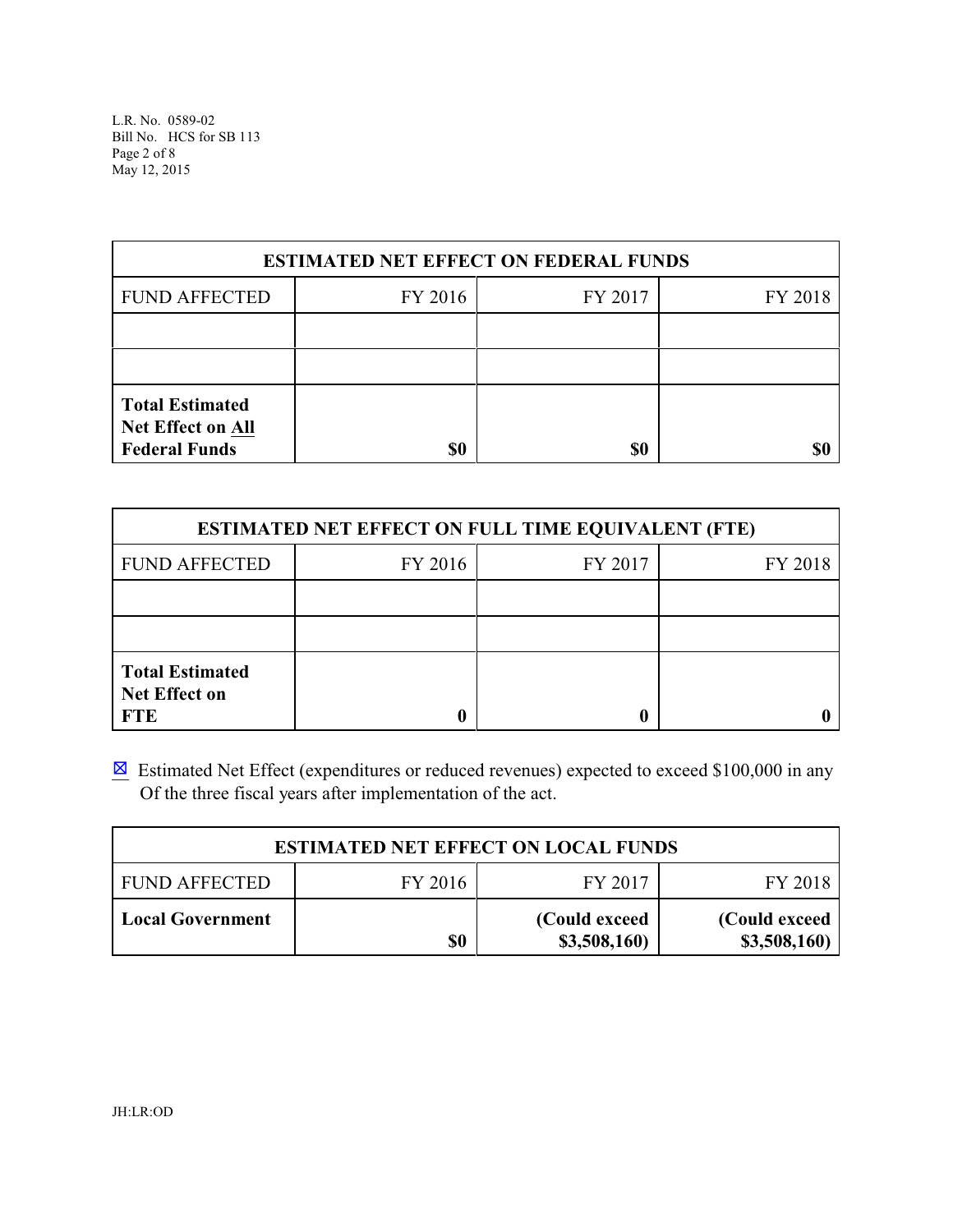L.R. No. 0589-02 Bill No. HCS for SB 113 Page 3 of 8 May 12, 2015

## **FISCAL ANALYSIS**

### ASSUMPTION

# §30.750, §173.003, §173.051, §173.236, §173.239, §173.260, §173.262, §173.778, §174.770 Repeal of Obsolete section references In response to the previous version of this proposal the following stated:

Officials at the **Department of Higher Education**, the **Missouri Veterans Commission** and the **Office of the Adjutant General** each assumed there was no fiscal impact to their respective agencies from this proposal.

Officials at **Metropolitan Community College**, **Missouri Southern State University**, **Missouri State University**, **Missouri Western State University**, **Moberly Area Community College**, **St. Louis Community College**, **State Fair Community College**, **State Technical College of Missouri**, the **University of Central Missouri** and the **University of Missouri** each assumed there was no fiscal impact to their respective colleges and universities from this proposal.

#### §162.720 and §163.031 Gifted Education

Officials at the **Department of Elementary and Secondary Education** (**DESE**) assume based on their most recent complete data, school districts that have a gifted program would have a penalty of \$3,408,160 for not maintaining at least 80% of their gifted enrollment for the previous year. This would be a loss to the local districts that had the penalty levied against them. These penalties would be redistributed to all other school districts due to the foundation formula not being fully funded.

**Oversight** notes that DESE and the Office of Administration's Division of Budget and Planning were not able to provide Oversight with a projection of when the foundation formula may be fully funded. This proposal contains a provision that will require DESE to levy penalties against school districts that do not maintain their gifted programs. Since the foundation formula is not fully funded the penalty money may be redistributed to other school districts. Oversight, for the purpose of the fiscal note only, is showing the impact to the State as if the foundation formula were fully funded.

### §167.045 Home School Students and MSHSAA

In response to similar legislation filed this year, HB 232, officials at the **Department of Elementary and Secondary Education**, **Kansas City Public Schools**, **Malta Bend Schools** and the **Special School District of St. Louis** each assumed there was no fiscal impact to their respective organizations from this proposal.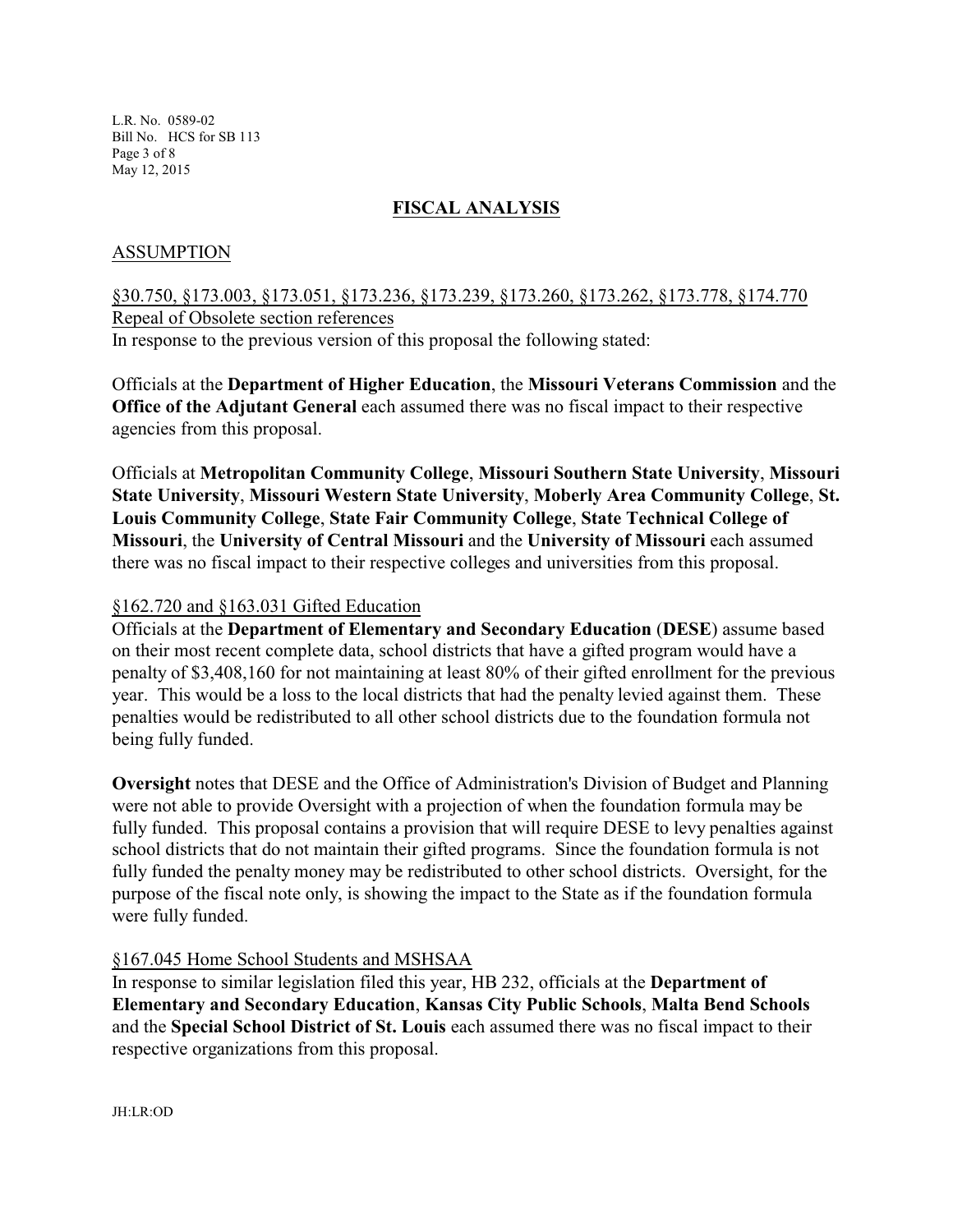L.R. No. 0589-02 Bill No. HCS for SB 113 Page 4 of 8 May 12, 2015

## ASSUMPTION (continued)

**Oversight** assumes any home school students participating in public school activities sponsored by the Missouri State High School Activities Association would be responsible for the costs associated with participation (i.e., fees, insurance, transportation, etc.).

## §170.011 and §170.345 Civics Test

This proposal requires that a civics test be given to all students in order to graduate high school. The test is to be similar to the civics portion of the United States Naturalization Test, produced by the United States Citizenship and Immigration Services (USCIS). The assessment the USCIS administers is an oral assessment. Although there are 100 questions, an applicant for naturalization must answer 6 of 10 questions correctly. The test required by this proposal shall consist of similar questions from the 100 questions used by the USCIS. School districts shall choose the number of questions for the test. Per this proposal a passing grade is sixty percent of questions correct.

Officials at the **Department of Elementary and Secondary Education** (**DESE**) assumed this proposal does not mandate that DESE provide a state civics assessment.

**DESE** assumes this proposal requires students seeking a high school equivalency certificate to also complete this exam. To include a civics test as part of the High School Equivalency (HSE) would require a computer based testing (CBT) version of the test to be available and offered at the same sites that are currently providing the main HSE test. Three options could be considered:

1) Provide the civics test via high schools  $=$  Costs would be consistent with those taking the USCIS test. However, this option would prove problematic because some HSE test-takers would not be allowed to enter the buildings due to the Safe Schools Act. 2) Provide the civics test via testing centers currently offering our vendor's test (HiSET)= Costs would be consistent with the state administering the assessment. (20,000 students x  $$10 \text{ fee} = $200,000$ 

3) Include the civics test as part of our vendor's test (HiSET) = This option would include automated scoring and Missouri-specific reporting and data extract files. Cost estimates based solely on past experience would be approximately \$2 million.

**DESE** assumes in addition to the test development cost, testing centers would charge a fee to proctor the test. Current charges are \$7.50 to provide each subtest. This would either be charged to the test-taker or paid with state funds. Approx. 20,000 test-takers  $x $7.50 = $150,000$ 

Civics must be added to Adult Education and Literacy curricula, which currently focuses on federally funded, English Reading, English Language and Math. Developing curricula and training teachers would be minimal. Additional state funding would be required to provide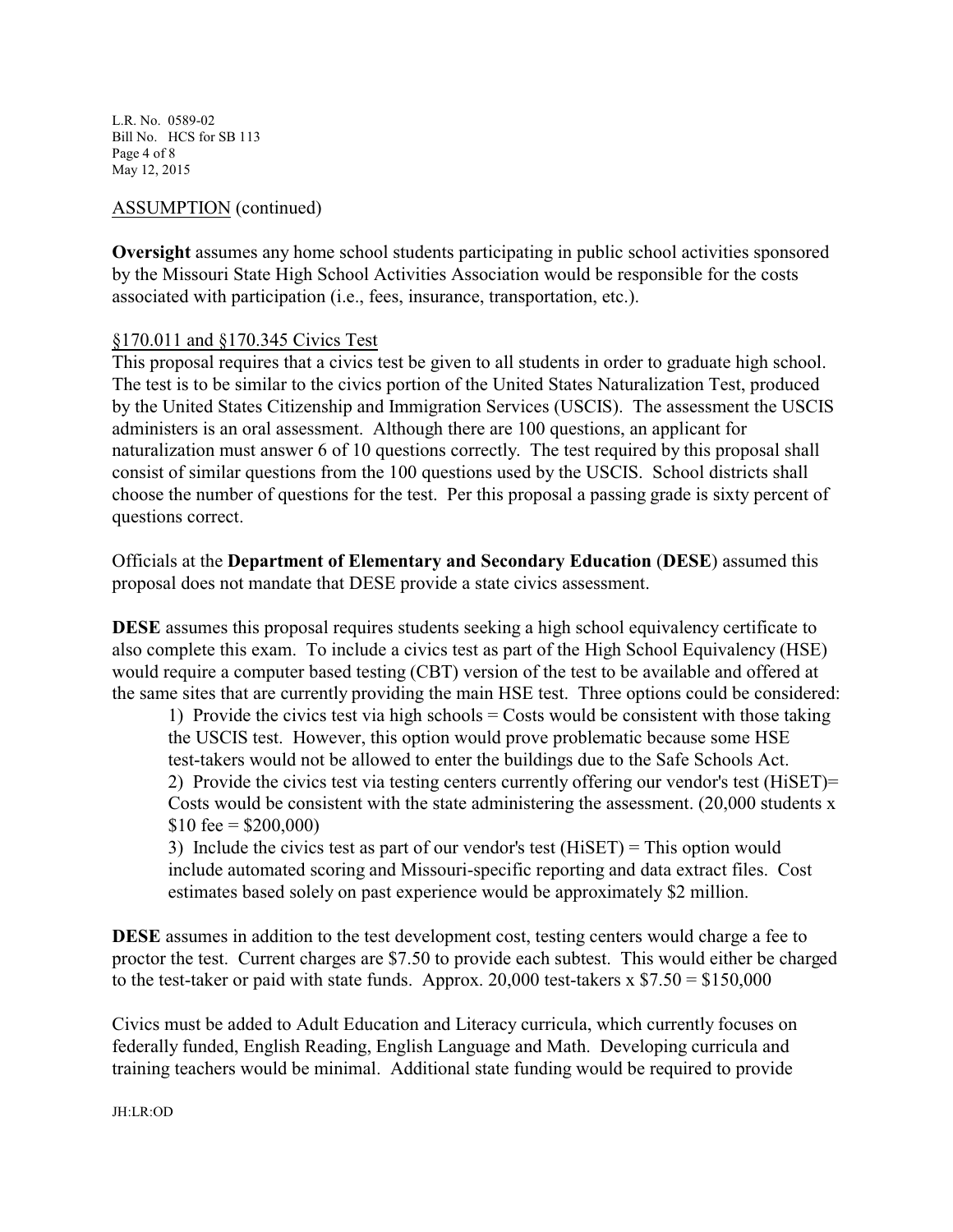L.R. No. 0589-02 Bill No. HCS for SB 113 Page 5 of 8 May 12, 2015

#### ASSUMPTION (continued)

classes to educate students in civics. Approximately 40 hours of class time to teach material x 200 class sites x \$20 per hour = \$160,000.

All solutions would require a rewrite of the current, internal DESE HSE system used to collect, store, and report High School Equivalency records. This will result in OA/ITSD costs. The costs are estimated to be \$412,290 in FY 2016 and \$84,519 in FY 2017 and \$86,632 in FY 2018.

**Oversight** notes this proposal requires the civics test given by the school districts to use similar questions used by the USCIS. Oversight contacted the USCIS about the availability of school districts using their existing test. Oversight received a response from the USCIS that stated school districts would not be allowed to use their test for free or for a fee. Additionally, copies of the test are not allowed to be distributed to school districts. School Districts would be required to create their own tests.

**Oversight** will show a Could exceed \$100,000 for all school districts to create and administer this test yearly.

**Oversight** will show the impact to DESE of providing the test for the High School Equivalency (HSE). Oversight will include the cost of the teaching of the test (\$160,000) as well as the state administering the test  $(20,000$  students times the \$10 state assessment test = \$200,000). Additionally, Oversight will show the \$150,000 proctor fee for the HSE testers.

**Oversight** notes this proposal would require the testing to start July 1, 2016 (FY 2017).

### §173.616 Yoga Teacher

Officials at the **Department of Higher Education** assume this would exempt a yoga teacher training course, program or school from the provisions of §173.600 to §173.618. Currently the Department has licensed five yoga schools for operation in the State of Missouri. Each pays the minimum license fee of \$500 each year. Should this provision go into effect, the department would lose \$2,500 in just the first year of implementation.

#### Bill as a Whole

Officials at the **Missouri State University** assume there is no fiscal impact from this proposal.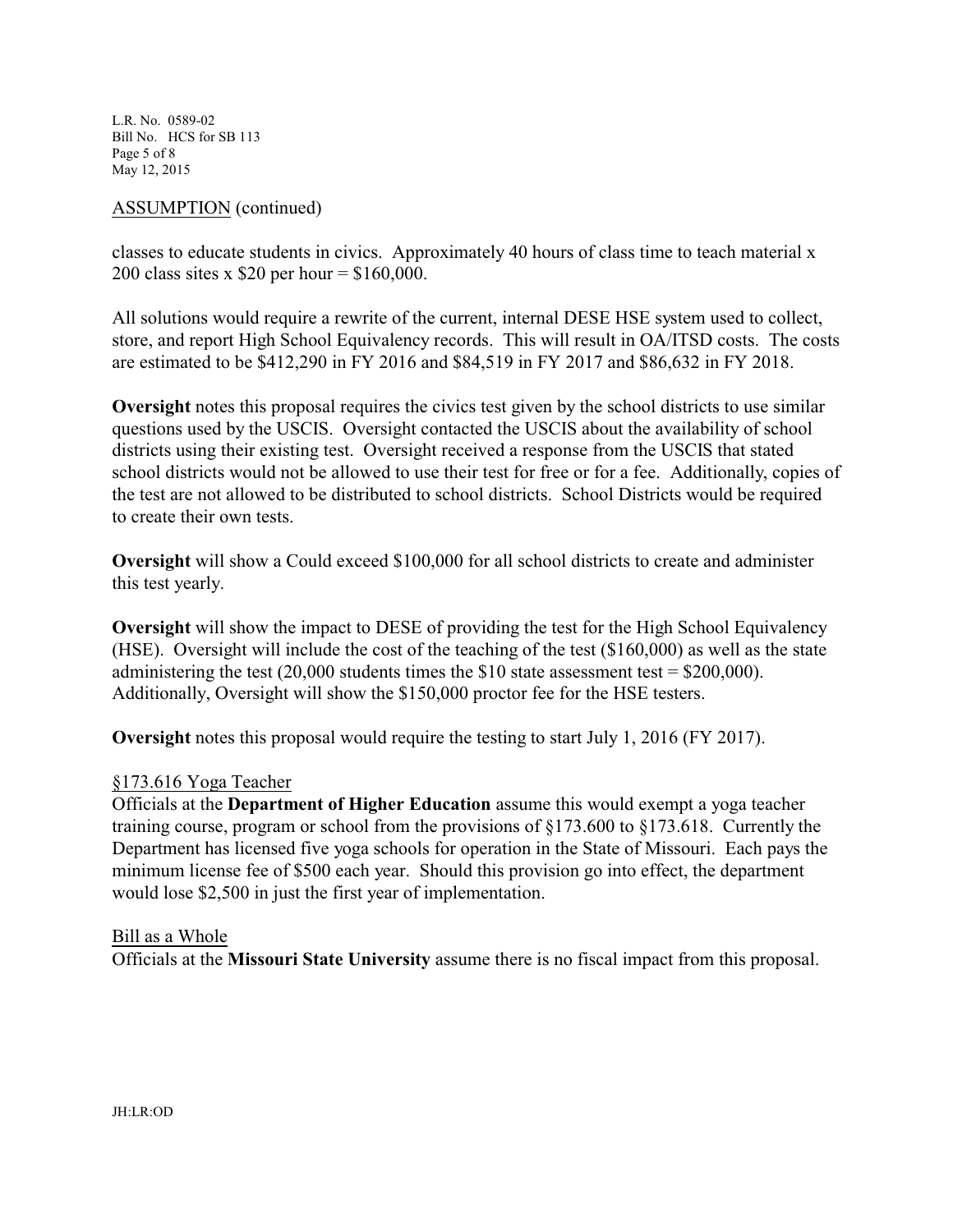L.R. No. 0589-02 Bill No. HCS for SB 113 Page 6 of 8 May 12, 2015

| <b>ESTIMATED NET EFFECT ON</b><br><b>LOCAL SCHOOL DISTRICT FUNDS</b>                                     | S <sub>0</sub>                | (Could exceed<br><u>\$3,508,160)</u> | (Could exceed<br><u>\$3,508,160)</u> |
|----------------------------------------------------------------------------------------------------------|-------------------------------|--------------------------------------|--------------------------------------|
| Costs - School Districts -creation and<br>administering of the civics test                               | \$0                           | (Could exceed<br>\$100,000)          | (Could exceed<br>\$100,000           |
| Loss - School Districts - penalties from<br>not maintaining a gifted program                             | \$0                           | $(\$3,408,160)$                      | $(\$3,408,160)$                      |
| <b>LOCAL SCHOOL DISTRICT FUNDS</b>                                                                       |                               |                                      |                                      |
| FISCAL IMPACT - Local Government                                                                         | FY 2016<br>$(10 \text{ Mo.})$ | FY 2017                              | FY 2018                              |
| <b>ESTIMATED NET EFFECT ON</b><br><b>GENERAL REVENUE</b>                                                 | \$0                           | \$2,483,370                          | \$2,809,028                          |
| Loss - DHE - loss of yoga license fee<br>§173.616                                                        | $\underline{\$0}$             | (\$2,500)                            | (\$2,500)                            |
| Total Costs - DESE HSE §170.345                                                                          | \$0                           | (\$510,000)                          | (\$510,000)                          |
| Proctor fee                                                                                              | $\underline{\$0}$             | (\$150,000)                          | (\$150,000)                          |
| Teaching of materials<br>HSE civics test                                                                 | \$0<br>\$0                    | (\$160,000)<br>(\$200,000)           | (\$160,000)<br>$(\$200,000)$         |
| Costs - DESE - HSE Civics                                                                                |                               |                                      |                                      |
| Costs - DESE - computer programming<br>and data collection §170.345                                      | \$0                           | $(\$412,290)$                        | $(\$86,632)$                         |
| Savings - DESE - penalties levied against<br>schools not maintaining their gifted<br>programs $§163.031$ | \$0                           | \$3,408,160                          | \$3,408,160                          |
| <b>GENERAL REVENUE</b>                                                                                   |                               |                                      |                                      |
| FISCAL IMPACT - State Government                                                                         | FY 2016<br>$(10 \text{ Mo.})$ | FY 2017                              | FY 2018                              |

FISCAL IMPACT - Small Business

No direct fiscal impact to small businesses would be expected as a result of this proposal.

JH:LR:OD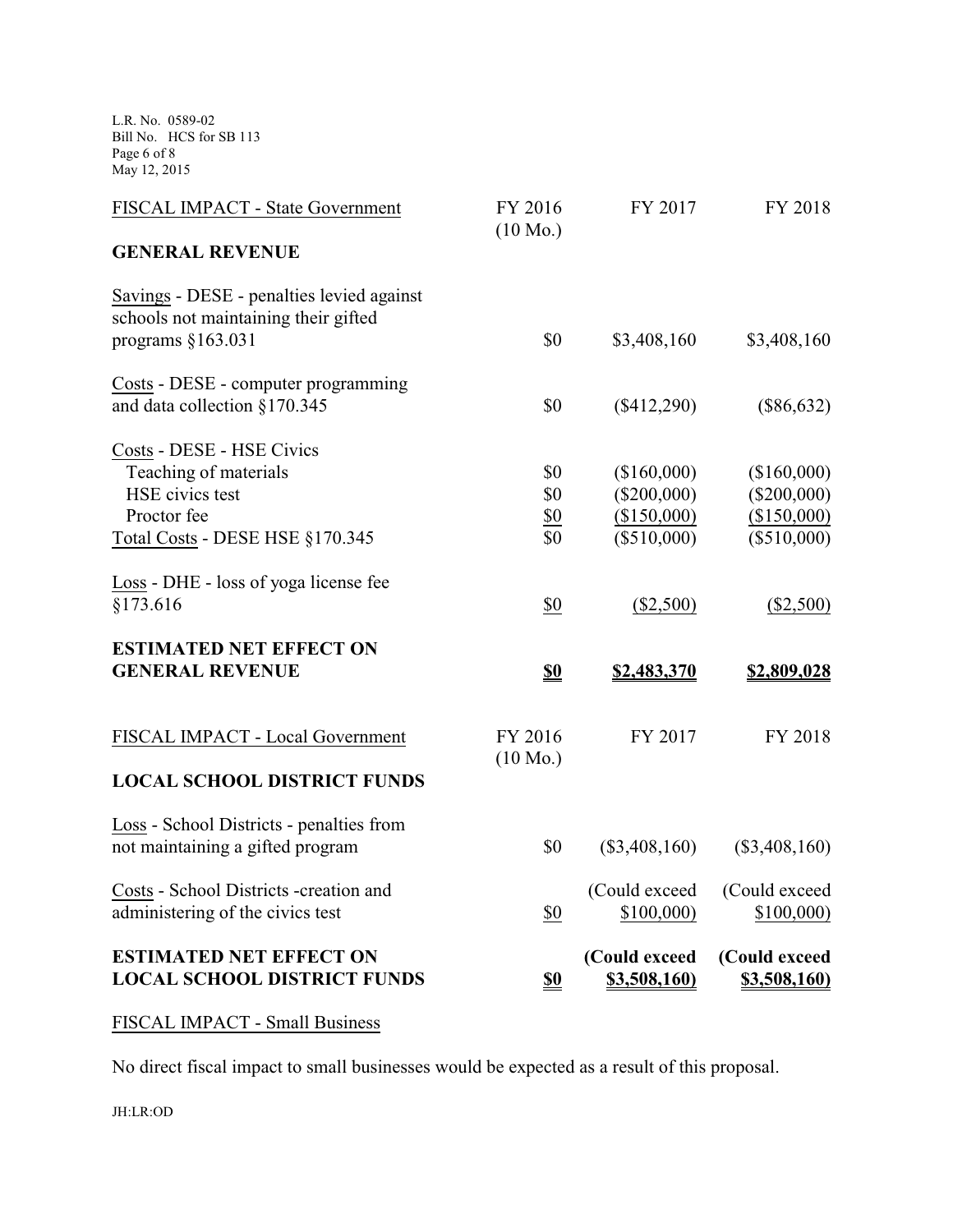L.R. No. 0589-02 Bill No. HCS for SB 113 Page 7 of 8 May 12, 2015

#### FISCAL DESCRIPTION

This bill modifies provisions relating to gifted education.

The bill prohibits school districts from determining whether a child is gifted based on the child's participation in an advanced placement course or international baccalaureate course. Whether a child is gifted must be determined using the statutory definition of "gifted children" (§162.720).

Beginning in the 2016-2017 school year, a school district will incur a reduction in funding if it experiences a decrease in its gifted program enrollment of more than 20%. If a school district experiences a decrease of 20% or more in its gifted program enrollment, an amount equal to the product of the difference between the number of students enrolled in the gifted program in the current school year and the number of students enrolled in the previous school year multiplied by \$680 must be subtracted from the school district's current year payment amount (§163.031).

The bill repeals a similar obsolete reduction in funding for districts with reductions in gifted program enrollment. This reduction in funding provision expired at the end of the 2011-2012 school year (§163.031).

The reduction in funding provision and repeal of the obsolete reduction in funding provision will become effective on July 1, 2016.

This bill repeals the provisions requiring every high school student in any public or private school except private trade schools to satisfactorily pass an examination on the provisions and principles of the United States Constitution and the Missouri Constitution and in American history and American institutions in order to receive a certificate of graduation. The bill establishes the Missouri Civics Education Initiative that requires, beginning January 1, 2016, every high school student attending any public, charter, or private school except private trade schools or a student seeking to complete a high school equivalency certificate to, as a condition of high school graduation or its equivalent, take and receive a passing grade on a basic civics test similar to the civics portion of the United States Naturalization test, produced by the United States Citizenship and Immigration Services (USCIS).

The test must use the same 100 questions used by the USCIS that are administered to applicants for United States citizenship. In order to receive a passing score on the test, the student must answer at least 60 of the questions correctly. Any student may take the test as many times as necessary for passage, but must receive a passing score prior to receiving a high school diploma, a certificate of high school graduation, or a high school equivalency certificate. Every public, charter, or private school except private trade schools and the Department of Elementary and Secondary Education must certify that a student has taken and received a passing grade on the